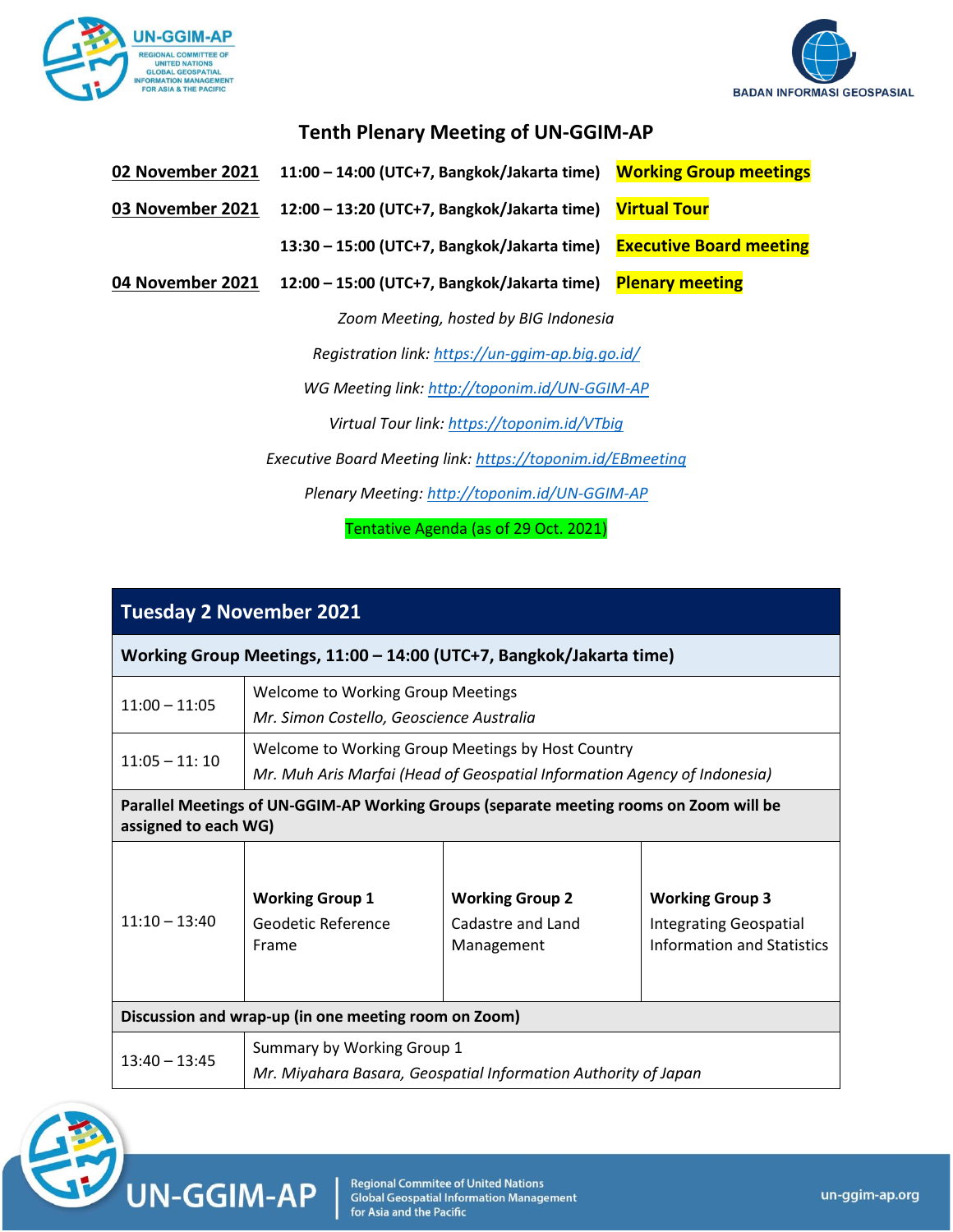| $13:45 - 13:50$ | Summary by Working Group 2<br>Mr. Taikjin Kim, LX Corporation Korea                                      |
|-----------------|----------------------------------------------------------------------------------------------------------|
| $13:40 - 13:55$ | Summary by Working Group 3<br>Mr. Antonius Bambang Wijanarto, Geospatial Information Agency of Indonesia |
| $13:55 - 14:00$ | Closing Remarks by President or Secretariat<br>Mr. Simon Costello, Geoscience Australia                  |

## **Wednesday 3 November 2021**

| $12:00 - 13:20$ | Join the virtual tour of Kawah Ijen Geopark. Get to know the beauty of Indonesia's<br>unique blue lava and its culture through our virtual eduecotourism tour. Limited<br>Seats (link via https://toponim.id/VTbig) |
|-----------------|---------------------------------------------------------------------------------------------------------------------------------------------------------------------------------------------------------------------|
|                 | BIG Indonesia (registration via https://un-ggim-ap.big.go.id/)                                                                                                                                                      |

|  | <b>Executive Board Meeting, 13:30 - 15:00 (UTC+7, Bangkok/Jakarta time)</b> |  |
|--|-----------------------------------------------------------------------------|--|
|  |                                                                             |  |

| $13:30 - 13:35$ | Welcome to EB Meeting<br>Mr. Simon Costello, Geoscience Australia                                         |
|-----------------|-----------------------------------------------------------------------------------------------------------|
| $13:35 - 14:00$ | Discussion on the draft resolution<br>Mr. Simon Costello, Geoscience Australia                            |
| $14:00 - 14:25$ | Discussion on any emerging issues from feedbacks by delegates<br>Mr. Simon Costello, Geoscience Australia |
| $14:25 - 14:50$ | Special discussion on UN-GGIM Report to ECOSOC<br>Mr. Simon Costello, Geoscience Australia                |
| $14:50 - 15:00$ | Any other business and closing<br>Mr. Simon Costello, Geoscience Australia                                |

## **Thursday 4 November 2021**

| Plenary Meeting, 12:00 - 15:00 (UTC+7, Bangkok/Jakarta time) |                                                                                                                       |  |
|--------------------------------------------------------------|-----------------------------------------------------------------------------------------------------------------------|--|
| $12:00 - 12:05$                                              | Welcome to Plenary Meeting by host country<br>Mr. Muh Aris Marfai, Head of Geospatial Information Agency of Indonesia |  |
| $12:05 - 12:10$                                              | <b>Welcome to Plenary Meeting</b><br>Mr. Simon Costello, Geoscience Australia                                         |  |



Regional Commitee of United Nations<br>Global Geospatial Information Management<br>for Asia and the Pacific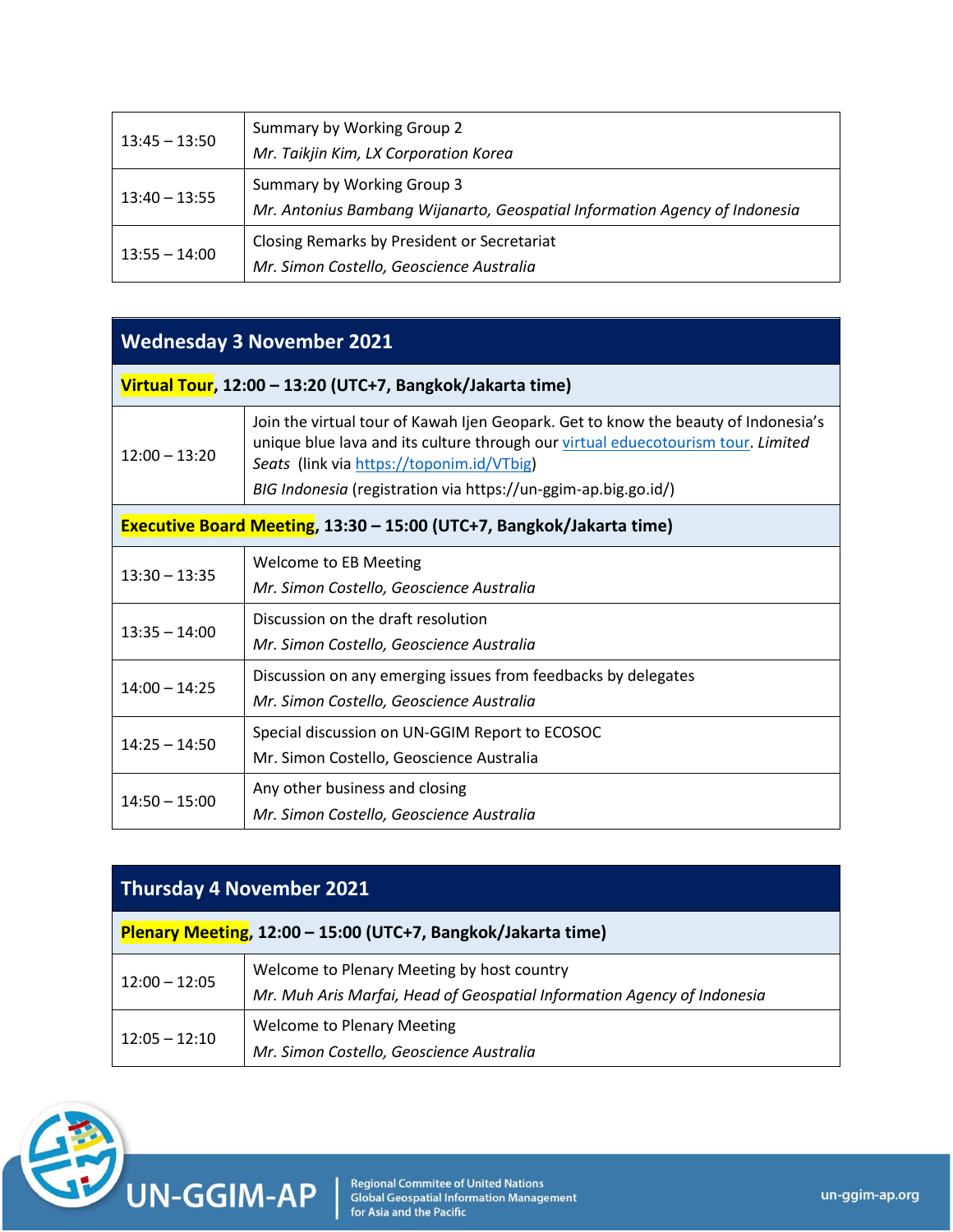| $12:10 - 12:15$                                           | Welcome to Plenary by Secretariat                                               |  |
|-----------------------------------------------------------|---------------------------------------------------------------------------------|--|
|                                                           | Ms. Tiziana Bonapace, Director, ICT and Disaster Risk Reduction Division, ESCAP |  |
|                                                           | Agenda item 1: Confirmation of Agenda                                           |  |
| $12:15 - 12:20$                                           | <b>Confirmation of Agenda</b>                                                   |  |
|                                                           | Mr. Simon Costello, Geoscience Australia                                        |  |
|                                                           | Agenda item 2: Report from UN-GGIM-AP Secretariat                               |  |
| $12:20 - 12:30$                                           | Report from UN-GGIM-AP Secretariat                                              |  |
|                                                           | Mr. Keran Wang, ESCAP                                                           |  |
| <b>Agenda item 3: Liaison Reports</b>                     |                                                                                 |  |
| $12:30 - 12:40$                                           | Highlight from UN-GGIM 11                                                       |  |
|                                                           | Mr. Greg Scot, UN-GGIM Secretariat                                              |  |
| $12:40 - 12:55$                                           | UN-GGIm looking to the future: Report to ECOSOC:                                |  |
|                                                           | Mr. Greg Scot, UN-GGIM Secretariat                                              |  |
| $12:55 - 13:05$                                           | Liaison Report from ESCAP                                                       |  |
|                                                           | Mr. Keran Wang, UN-GGIM-AP Secretariat, ESCAP                                   |  |
| $13:05 - 13:15$<br>10min Break                            |                                                                                 |  |
|                                                           | Agenda item 4: Working Group & Network Reports                                  |  |
|                                                           | Report from WG1: Geodetic Reference Frame                                       |  |
| $13:15 - 13:30$                                           | Mr. Miyahara Basara, Geospatial Information Authority of Japan                  |  |
| $13:30 - 13:45$                                           | Report from WG2: Cadastre and Land Management                                   |  |
|                                                           | Mr. Taikjin Kim, LX Corporation Korea                                           |  |
| $13:45 - 14:00$                                           | Report from WG3: Integrating Geospatial Information and Statistics              |  |
|                                                           | Mr. Antonius Bambang Wijanarto, Geospatial Information Agency of Indonesia      |  |
| Agenda item 5: Election of the UN-GGIM-AP Executive Board |                                                                                 |  |
| $14:00 - 14:15$                                           | Report from the Secretariat                                                     |  |
|                                                           | Mr. Keran Wang, ESCAP                                                           |  |
| Agenda item 6: Establishment of the Working Groups        |                                                                                 |  |
|                                                           | Report from the Secretariat                                                     |  |
| $14:15 - 14:30$                                           | Mr. Keran Wang, ESCAP                                                           |  |
| <b>Agenda item 7: Resolutions</b>                         |                                                                                 |  |
| $14:30 - 14:50$                                           | <b>Adoption of Resolutions</b>                                                  |  |
|                                                           | Mr. Simon Costello, Geoscience Australia                                        |  |
| $14:50 - 15:00$                                           | <b>Closing Remarks by President</b>                                             |  |
|                                                           | Mr. Simon Costello, Geoscience Australia                                        |  |



Regional Commitee of United Nations<br>Global Geospatial Information Management<br>for Asia and the Pacific